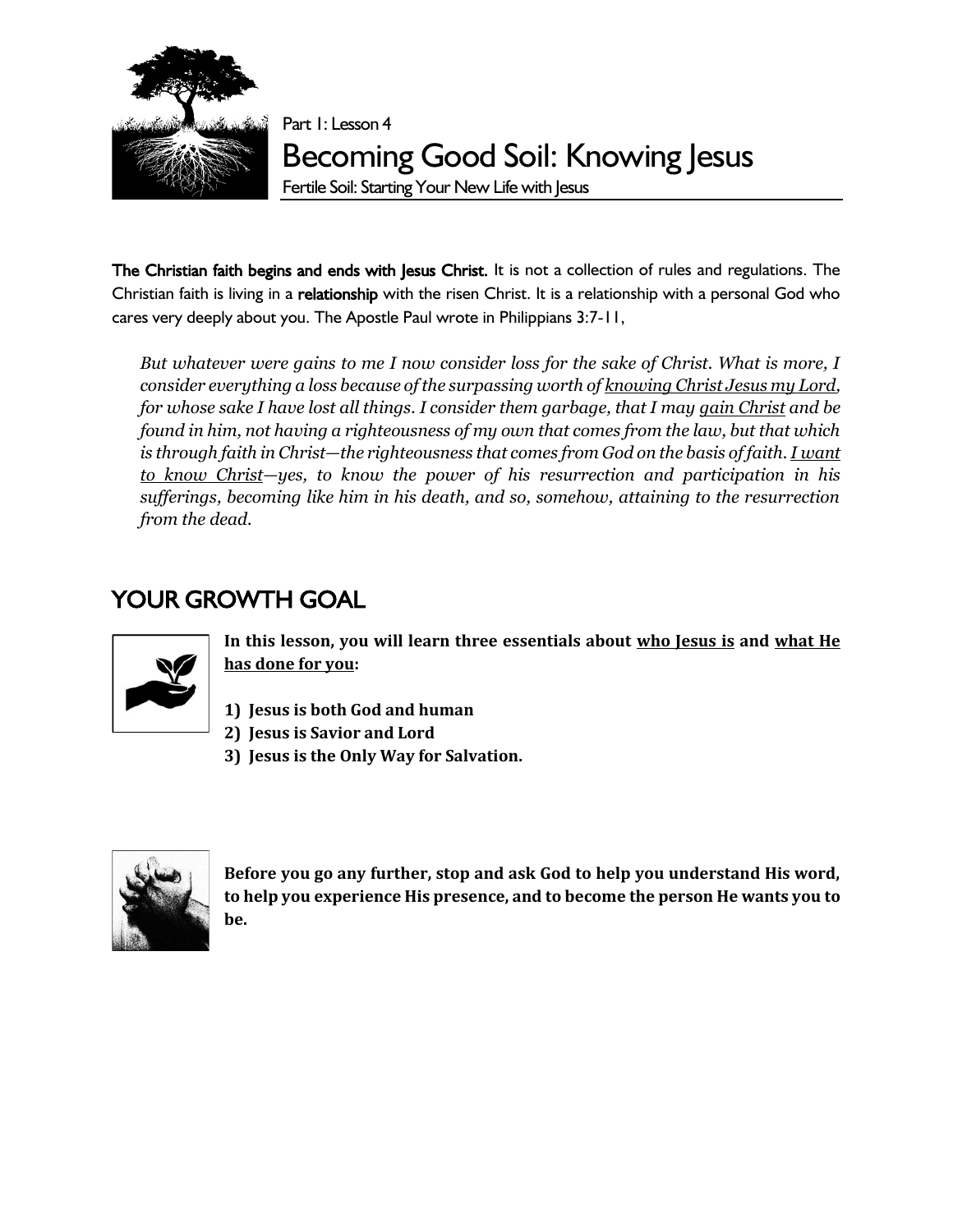# A STORY OF JESUS: Jesus Raises Lazarus (John 11:1-45)

This following Scripture is a dramatic story from the life of Jesus that illustrates two sides of His personal nature.

*Now a man named Lazarus was sick. He was from Bethany, the village of Mary and her sister Martha. (This Mary, whose brother Lazarus now lay sick, was the* 

*same one who poured perfume on the Lord and wiped his feet with her hair.) So the sisters sent word to Jesus, "Lord, the one you love is sick."*

*When he heard this, Jesus said, "This sickness will not end in death. No, it is for God's glory so that God's Son may be glorified through it." Now Jesus loved Martha and her sister and Lazarus. So when he heard that Lazarus was sick, he stayed where he was two more days, and then he said to his disciples, "Let us go back to Judea" . . . .*

*After he had said this, he went on to tell them, "Our friend Lazarus has fallen asleep; but I am going there to wake him up."*

*His disciples replied, "Lord, if he sleeps, he will get better." Jesus had been speaking of his death, but his disciples thought he meant natural sleep.*

*So then he told them plainly, "Lazarus is dead, and for your sake I am glad I was not there, so that you may believe. But let us go to him."*

*Then Thomas (also known as Didymus) said to the rest of the disciples, "Let us also go, that we may die with him."*

*On his arrival, Jesus found that Lazarus had already been in the tomb for four days. Now Bethany was less than two miles from Jerusalem, and many Jews had come to Martha and Mary to comfort them in the loss of their brother. When Martha heard that Jesus was coming, she went out to meet him, but Mary stayed at home.*

*"Lord," Martha said to Jesus, "if you had been here, my brother would not have died. But I know that even now God will give you whatever you ask."*

*Jesus said to her, "Your brother will rise again."*

*Martha answered, "I know he will rise again in the resurrection at the last day."*

*Jesus said to her, "I am the resurrection and the life. The one who believes in me will live, even though they die; and whoever lives by believing in me will never die. Do you believe this?"*

*"Yes, Lord," she replied, "I believe that you are the Messiah, the Son of God, who is to come into the world."*

*After she had said this, she went back and called her sister Mary aside. "The Teacher is here," she said, "and is asking for you." When Mary heard this, she got up quickly and went to him. Now Jesus had not yet entered the village, but was still at the place where Martha had met him. When the Jews who had been with Mary in the house, comforting her, noticed how quickly she got up and went out, they followed her, supposing she was going to the tomb to mourn there.*

*When Mary reached the place where Jesus was and saw him, she fell at his feet and said, "Lord, if you had been here, my brother would not have died."*

*When Jesus saw her weeping, and the Jews who had come along with her also weeping, he was deeply moved in spirit and troubled. "Where have you laid him?" he asked.*

*"Come and see, Lord," they replied.*

*Jesus wept.*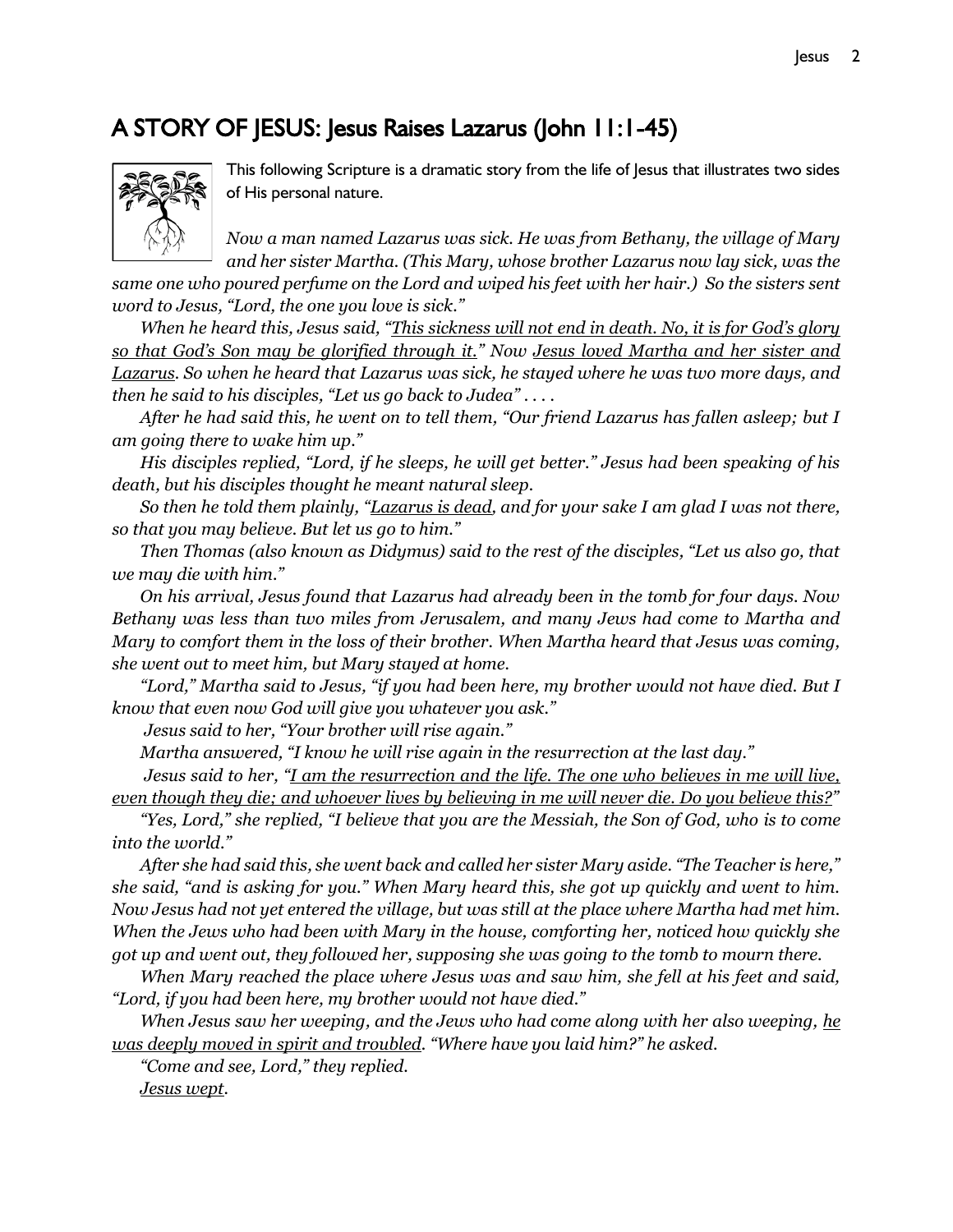*Then the Jews said, "See how he loved him!"*

*But some of them said, "Could not he who opened the eyes of the blind man have kept this man from dying?"*

*Jesus, once more deeply moved, came to the tomb. It was a cave with a stone laid across the entrance. "Take away the stone," he said.*

*"But, Lord," said Martha, the sister of the dead man, "by this time there is a bad odor, for he has been there four days."*

*Then Jesus said, "Did I not tell you that if you believe, you will see the glory of God?"*

*So they took away the stone. Then Jesus looked up and said, "Father, I thank you that you have heard me. I knew that you always hear me, but I said this for the benefit of the people standing here, that they may believe that you sent me."*

*When he had said this, Jesus called in a loud voice, "Lazarus, come out!" The dead man came out, his hands and feet wrapped with strips of linen, and a cloth around his face.*

*Jesus said to them, "Take off the grave clothes and let him go."*

*Therefore many of the Jews who had come to visit Mary, and had seen what Jesus did, believed in him.*

#### After reading this story about Jesus, what are your personal impressions, thoughts, and feelings?

#### What words would you use to describe Jesus?

This story illustrates two parts of Jesus nature—the human and the divine. In the chart below, list these qualities as written in this story.

| <b>Jesus' Human Qualities</b> | <b>Jesus' Divine Qualities</b> |
|-------------------------------|--------------------------------|
|                               |                                |
|                               |                                |
|                               |                                |
|                               |                                |

In the next section, you will examine three indispensable truths about Jesus Christ as a foundation for your knowledge and worship.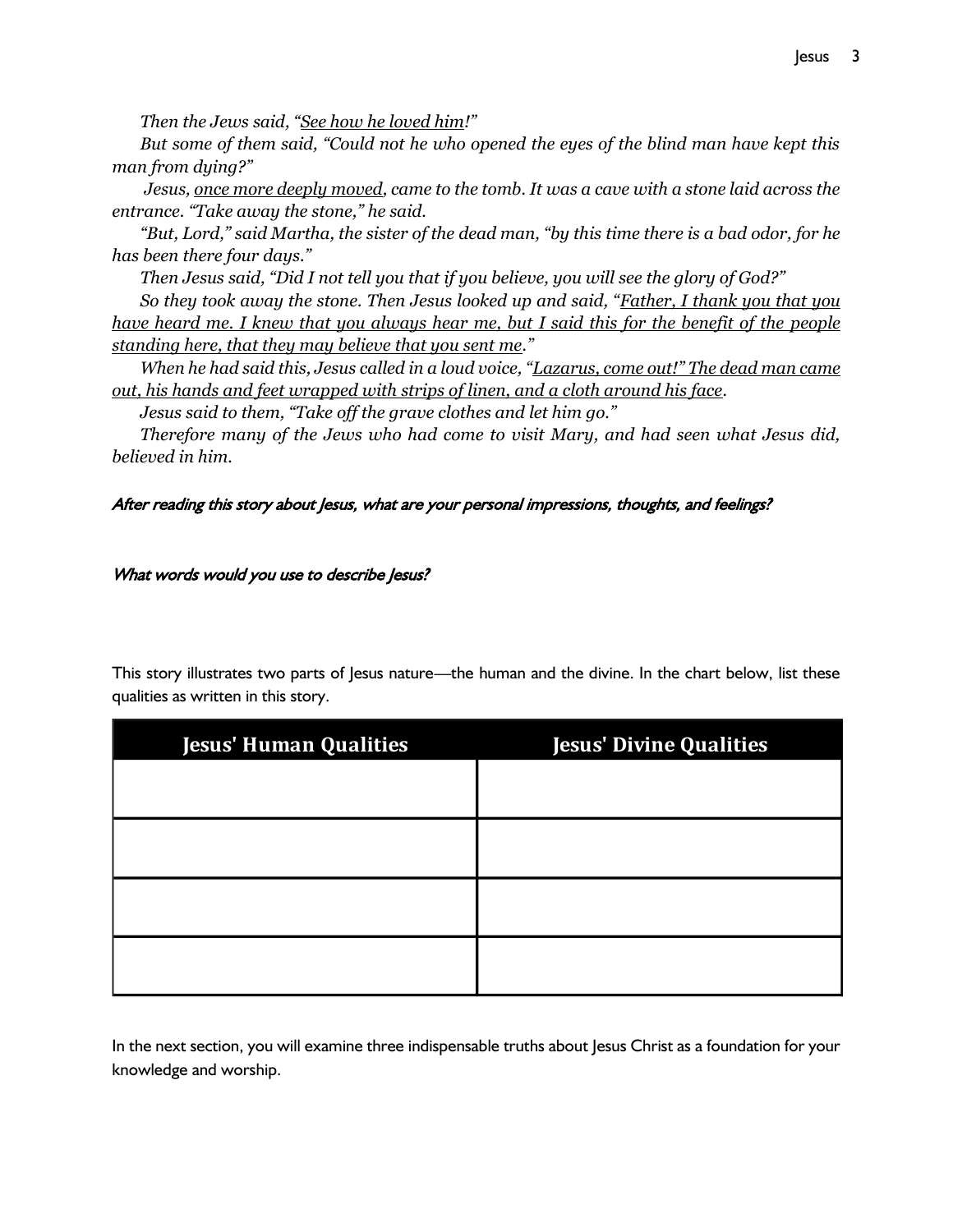# DIGGING DEEPER: EXAMINING JESUS' LIFE



## 1. JESUS IS BOTH GOD AND HUMAN (John 1:1-5, 14)

Read the following Scripture and underline any words that describe Jesus' nature.

*In the beginning was the Word [Jesus], and the Word was with God, and the Word was God. He was with God in the beginning. Through him all things were made; without him nothing was made that has been made. In him was life, and that life was the light of all mankind. The light shines in the darkness, and the darkness has not overcome it. . . . The Word became flesh and made his dwelling among us. We have seen his glory, the glory of the one and only Son, who came from the Father, full of grace and truth.*

**Jesus, "The Word" How does this describe Jesus' nature?** *In the beginning was the Word (v. 1) He was with God in the beginning (v. 2) the Word was with God (v. 1) Word was God (v. 1) Through him all things were made; without him nothing was made that has been made. (v. 3) In him was life, and that life was the light of all mankind. (v. 4) The light shines in the darkness, and the darkness has not overcome it. (v. 5) The Word became flesh and made his dwelling among us. (v. 14)*

Use the chart below, to list the descriptions of Jesus from John 1:1-5.

How would you reply if someone told you that Jesus was only a good man?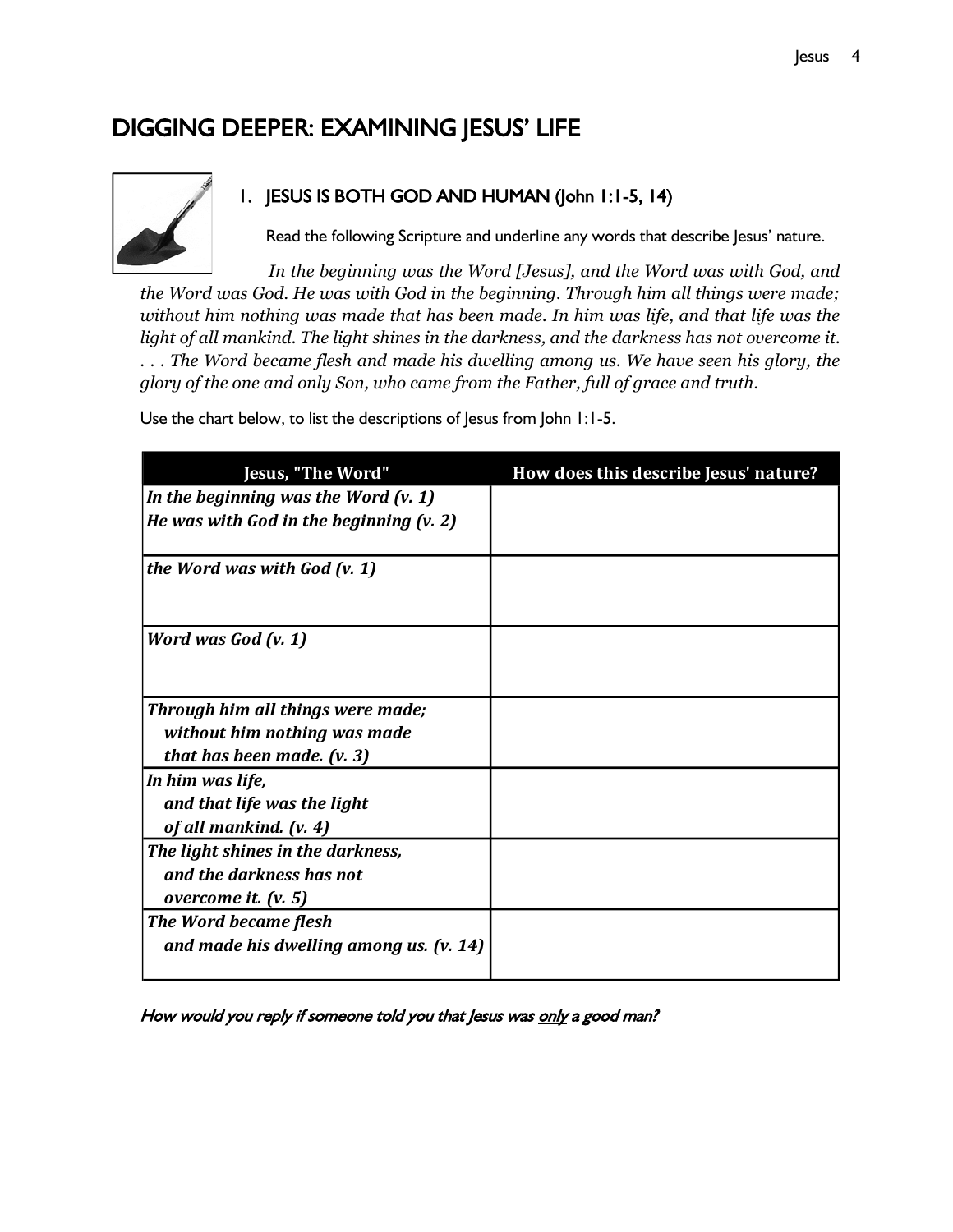For further evidence that Jesus had a human body, the New Testament records this evidence:

- 1. *He was born (Luke 2:7)*
- 2. *He grew (Luke 2:40, 52)*
- 3. *He got tired (John 4:6)*
- 4. *He got thirsty (John 19:28)*
- 5. *He got hungry (Matthew 4:2)*
- 6. *He was physically weak (Matthew 4:11; Luke 23:26)*
- 7. *He died (Luke 23:46), and*
- 8. *He had a real human body after His resurrection (Luke 24:39; John 20:20, 27)*.

Throughout the Gospels, Jesus displayed several human emotions:

- 1. *He wondered (Matthew 8:10).*
- 2. *His soul was very sorrowful, even to death (Matthew 26:38).*
- 3. *Jesus was deeply moved in his spirit and greatly troubled and even weeps (John 11:33-35).*
- 4. *His soul troubled (John 12:27).*
- 5. *He was "troubled in his spirit (John 13:21).*
- 6. The author to the Hebrews writes that *"Jesus offered up prayers and supplications, with loud cries and tears"* (*Hebrews 5:7*).

Jesus is like you in every respect with a human body, heart, mind, and will—except for sin.

### 2. JESUS IS SAVIOR AND LORD

The following Scripture is part of a sermon given by Jesus' disciple Peter, shortly after the Lord's death and resurrection before thousands of people in Jerusalem.

*Then Peter stood up with the Eleven [disciples], raised his voice and addressed the crowd: "Fellow Jews and all of you who live in Jerusalem, let me explain this to you; listen carefully to what I say. . . . this is what was spoken by the prophet Joel:* 

*"In the last days, God says, I will pour out my Spirit on all people. . . . I will show wonders in the heavens above and signs on the earth below . . . . before the coming of the great and glorious day of the Lord. And everyone who calls on the name of the Lord will be saved."* 

*"Fellow Israelites, listen to this: Jesus of Nazareth was a man accredited by God to you by miracles, wonders and signs, which God did among you through him, as you yourselves know. This man was handed over to you by God's deliberate plan and foreknowledge; and you, with the help of wicked men, put him to death by nailing him to the cross. But God raised*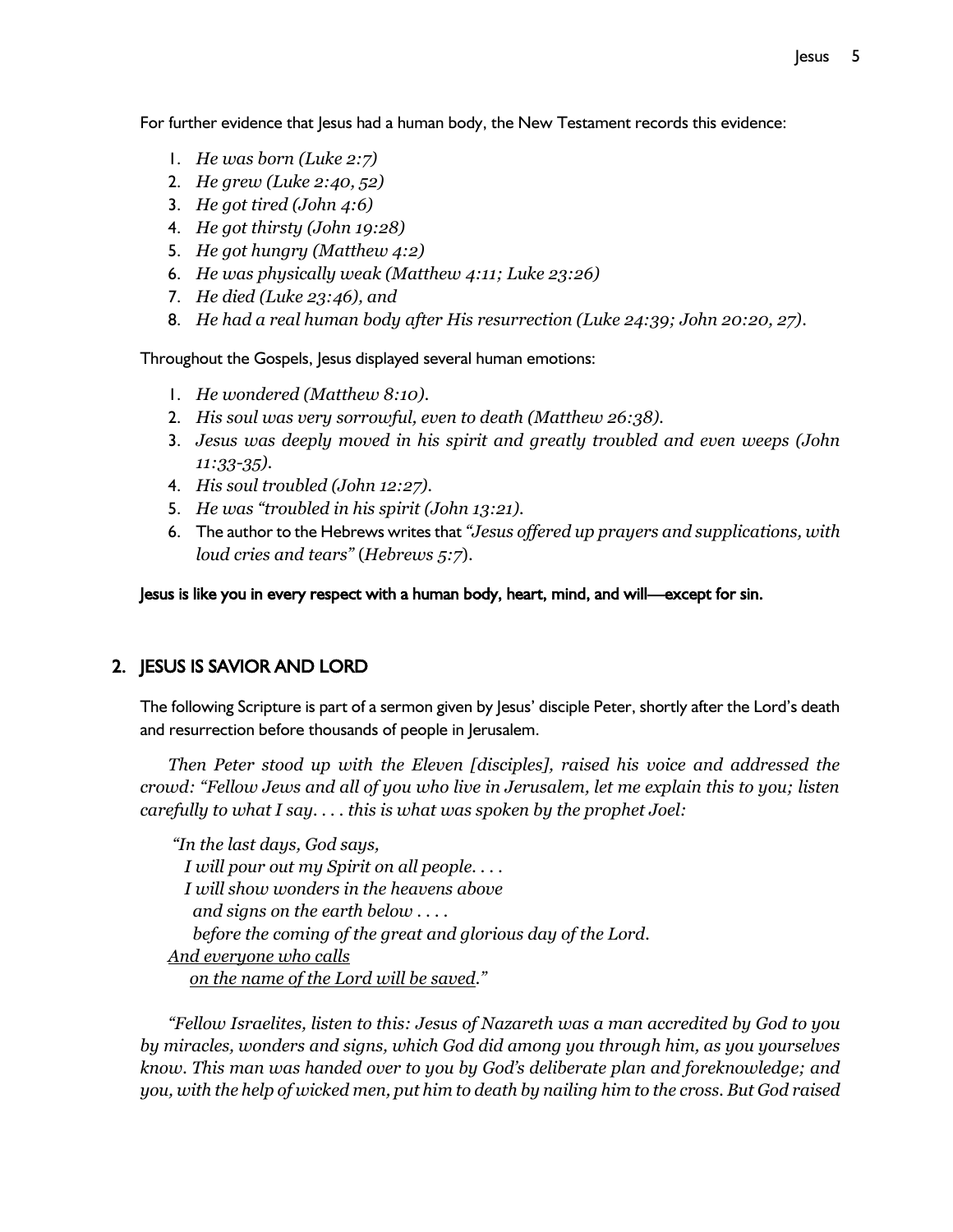*him from the dead, freeing him from the agony of death, because it was impossible for death to keep its hold on him. . . . Therefore let all Israel be assured of this: God has made this Jesus, whom you crucified, both Lord and Christ" (Acts 2:14-36).*

#### What happens to everyone who calls on the name of the Lord?

Again, the Christian faith begins and ends with Jesus Christ. His defining acts were at the cross, where He gave His life for you, and in an empty tomb, where He overcame death and all the forces that keep us from God. As a result, He is both Lord and Savior.

#### Why is Jesus our Savior and Lord? Read the following Scriptures and write down in your own words your understanding:

*You see, at just the right time, when we were still powerless, Christ died for the ungodly. Very rarely will anyone die for a righteous person, though for a good person someone might possibly dare to die. But God demonstrates his own love for us in this: While we were still sinners, Christ died for us. Since we have now been justified by his blood, how much more shall we be saved from God's wrath through him! For if, while we were God's enemies, we were reconciled to him through the death of his Son, how much more, having been reconciled, shall we be saved through his life! Not only is this so, but we also boast in God through our Lord Jesus Christ, through whom we have now received reconciliation (Romans 5:6-11).*

*He has saved us and called us to a holy life—not because of anything we have done but because of his own purpose and grace. This grace was given us in Christ Jesus before the beginning of time, but it has now been revealed through the appearing of our Savior, Christ Jesus, who has destroyed death and has brought life and immortality to light through the gospel (2 Timothy 1:9-10).*

The title "Lord" means a person who has authority, control, or power over others; a master or ruler; one of great influence. Read the Colossians 1:15-23 and 2:9-10 and make a list of reasons why Jesus is recognized as Lord, as in these verses.

*The Son is the image of the invisible God, the firstborn over all creation. For in him all things were created: things in heaven and on earth, visible and invisible, whether thrones or powers or rulers or authorities; all things have been created through him and for him. He is before all things, and in him all things hold together. And he is the head of the body, the church; he is the beginning and the firstborn from among the dead, so that in everything he might have the supremacy. For God was pleased to have all his fullness dwell in him, and*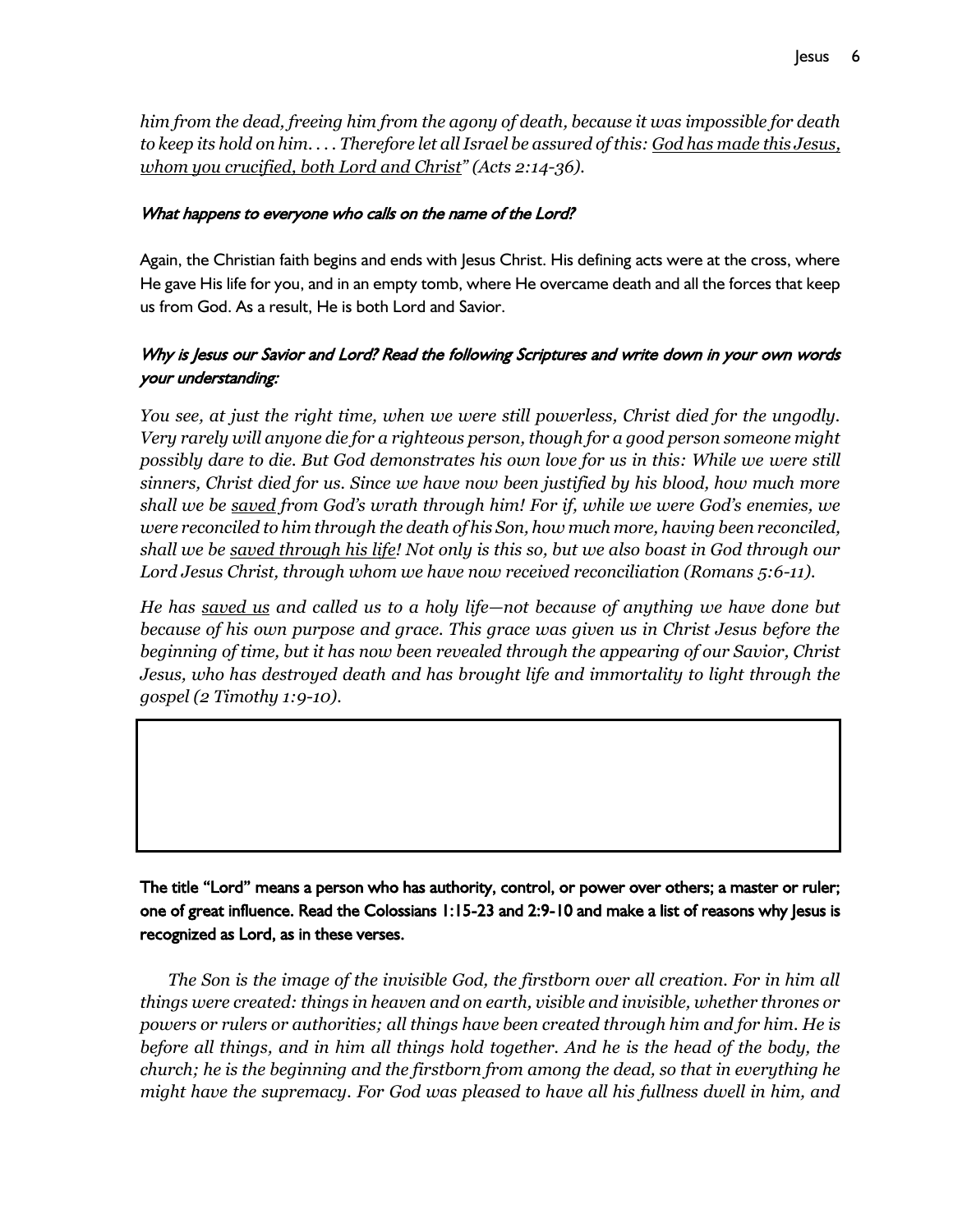*through him to reconcile to himself all things, whether things on earth or things in heaven, by making peace through his blood, shed on the cross.* 

*Once you were alienated from God and were enemies in your minds because of your evil behavior. But now he has reconciled you by Christ's physical body through death to present you holy in his sight, without blemish and free from accusation—if you continue in your faith, established and firm, and do not move from the hope held out in the gospel. This is the gospel that you heard and that has been proclaimed to every creature under heaven, and of which I, Paul, have become a servant (Colossians 1:15-23).*

*For in Christ all the fullness of the Deity lives in bodily form, and in Christ you have been brought to fullness. He is the head over every power and authority (Colossians 2:9-10).*

### How is Jesus recognized as Lord in Colossians 1:1-23 and 2:9-10?

## 3. JESUS IS THE ONLY WAY FOR SALVATION

*Jesus answered, "I am the way and the truth and the life. No one comes to the Father except through me. If you really know me, you will know my Father as well. From now on, you do know him and have seen him" (John 14:6-7).* 

What is the claim that He makes in these verses?

If we know Jesus, whom do we know?

How would you say Jesus' statement in your own words?

*For there is one God and one mediator between God and mankind, the man Christ Jesus, who gave himself as a ransom for all people (1 Timothy 2:5-6).*

A mediator is someone who brings reconciliation and understanding between two people or groups.

### Why is Jesus the only way for our salvation?

*Therefore God exalted him [Jesus] to the highest place and gave him the name that is above every name, that at the name of Jesus every knee should bow, in heaven and on earth and under the earth, and every tongue acknowledge that Jesus Christ is Lord, to the glory of God the Father (Philippians 2:9-11).*

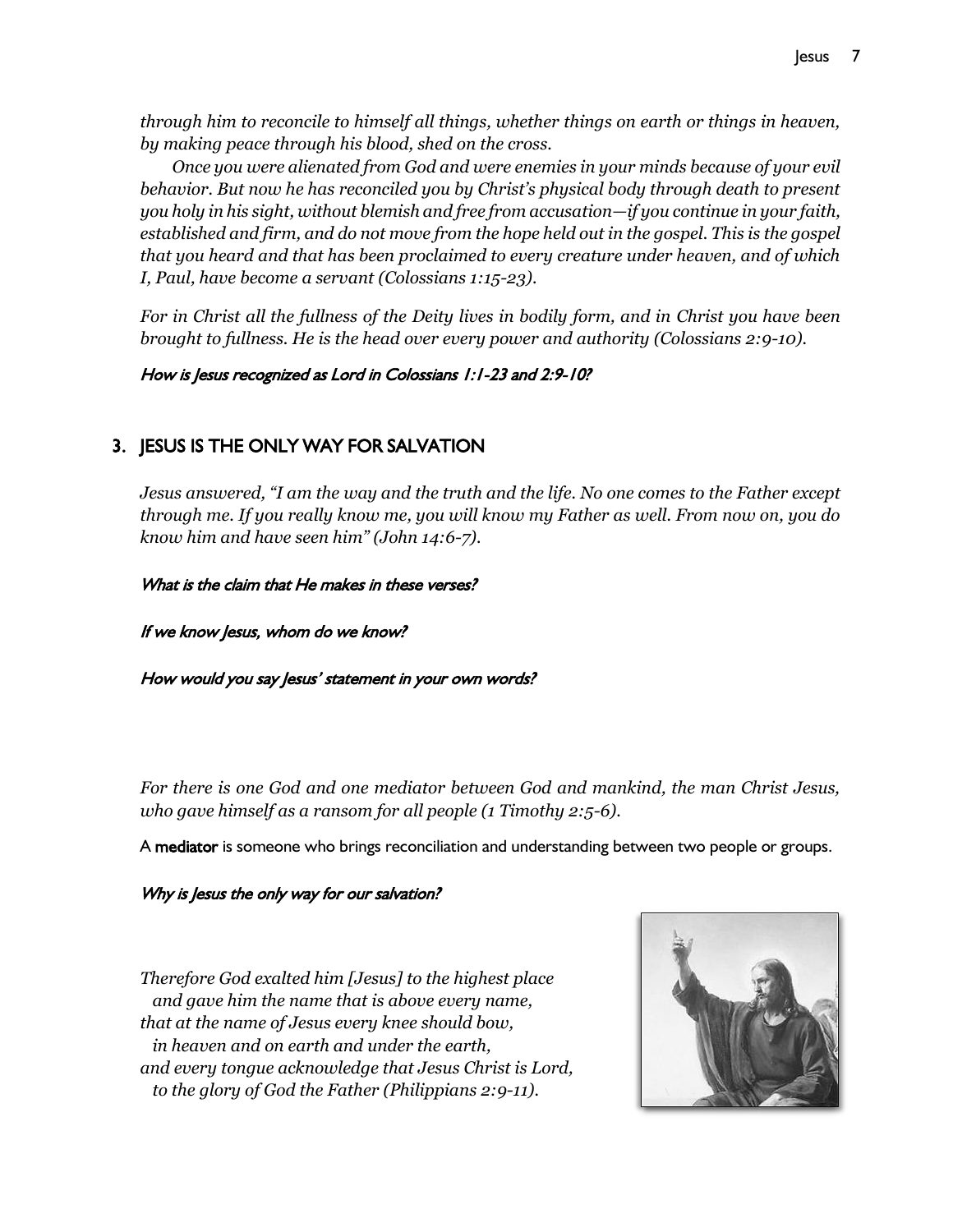# BECOMING GOOD SOIL: HOW YOU CAN KNOW JESUS



### 1. APPLYING THESE TRUTHS

*I* consider everything a loss because of the surpassing worth of knowing *Christ Jesus my Lord. . . . I want to know Christ—yes, to know the power of his resurrection and participation in his sufferings (Philippians 3:8, 10).*

The primary objective in this verse is \_\_\_\_\_\_\_\_\_\_\_\_\_\_\_\_\_\_\_\_\_\_\_\_\_\_\_\_\_\_\_\_\_\_\_\_?

What are some ways that you can know a person, such as a friend?

What are some ways that you can know Jesus better?

In your everyday decisions and life, how can you show that Jesus is Lord over your life?

## 2. COMMITTING TO THESE TRUTHS

 $\overline{\phantom{a}}$ 

 $\overline{\phantom{a}}$ 

 $\overline{\phantom{a}}$ 

 $\overline{\phantom{a}}$ 

Take some time with your mentor to discuss how you will apply these truths in your daily life. **Write these commitments down.**